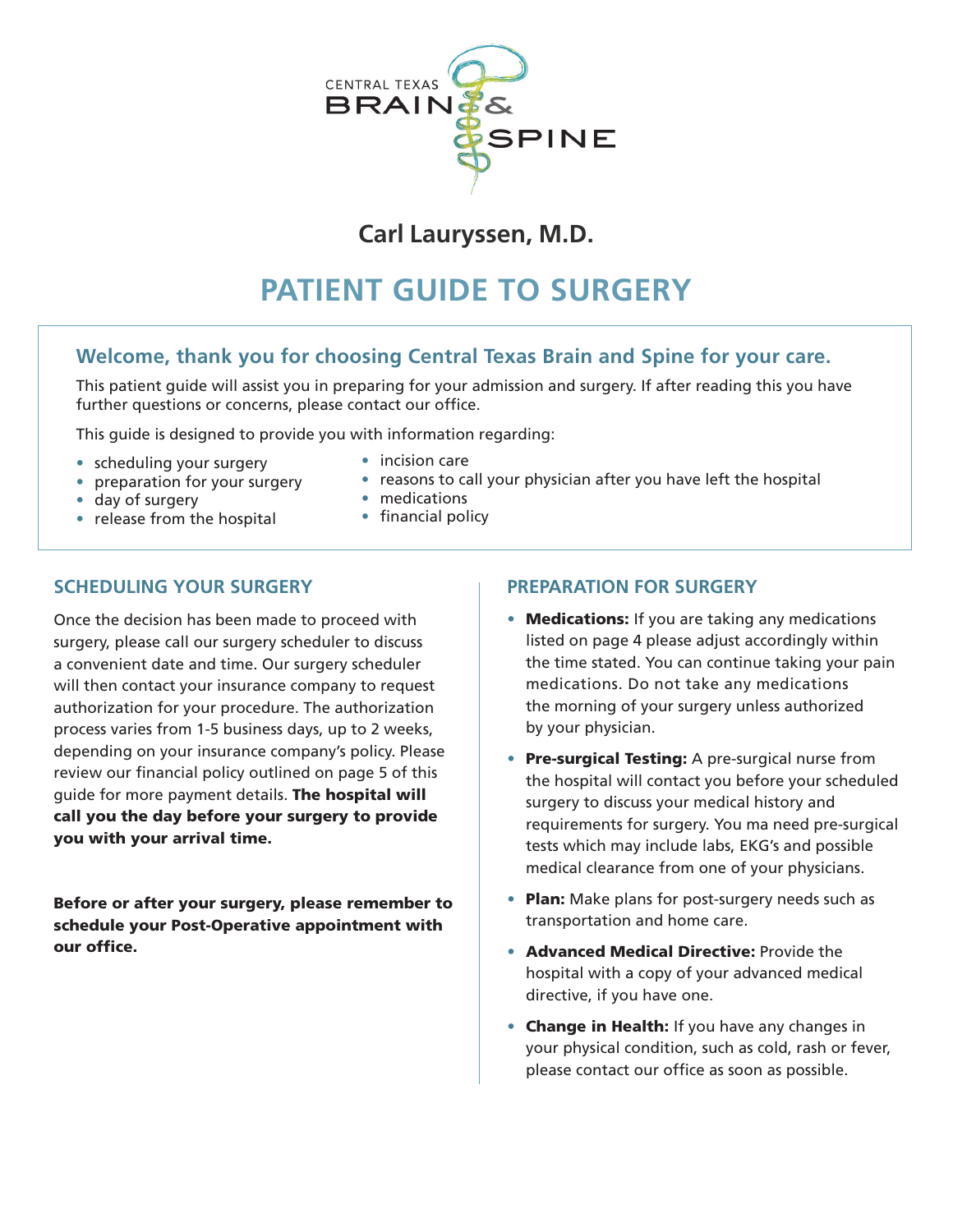

# **DAY OF SURGERY**

## No food or drinks after midnight the night before your surgery.

- Take only medications that you routinely take and have been approved by your physician with a sip of water.
- Arrive at least 2 hours (earlier if instructed) prior to scheduled surgery.
- Wear comfortable, loose clothing.
- Leave valuables, such as jewelry, cash and credit cards at home.
- Remove makeup and fingernail polish.
- Bring insurance cards and forms.
- Bring a list of your regular medication.
- If needed, wear glasses instead of contact lenses.
- If you are scheduled to stay overnight, pack a small bag with essentials.

All patients must see their primary care physician within 2 weeks prior to surgery. If not, the anesthesiologist may cancel the surgery. A copy of your preoperative consult must be faxed to our office, or you may take a copy to the hospital the morning of surgery.

## REMEMBER TO CALL OUR OFFICE TO SCHEDULE YOUR POST-SURGERY VISIT.

You will need to be seen 3 weeks following surgery UNLESS you have stitches or staples. In this case, you will need to schedule to have them removed 7-10 days after surgery.

# **Hospital Release**

- Your physician will determine when you should be discharged. This will vary depending on the procedure and your physical health. Many of our procedures are considered "outpatient" and you will be discharged within 24 hours, however other procedures will require a longer "inpatient" stay.
- Be sure you understand all instructions and ask any questions you may have prior to discharge.
- Please make arrangements to have someone drive you home from the hospital.
- Upon discharge, you will be given a limited supply of pain medications. To avoid delay or interruption in your pain management, contact our office upon your return home to request a refill. Please allow at least 72 hours for all refills. The after-hours doctor will **NOT** authorize medication reflls or prescribe new medication.
- Per law, controlled substances such as narcotic pain medication cannot be called or faxed in to a pharmacy. You or a designated person must either come to our office to collect a script or we can mail it to your home address. Please allow 72 hours for controlled substance scripts.
- Shift positions frequently and avoid long periods of standing or lying down.
- Try to walk at least three times a day, 10-15 minutes. Gradually increase your distance and add light activities each day but if pain significantly increases stop immediately.
- Some pain is normal as you resume daily activities but it is important to not overdo it and that you take it slowly.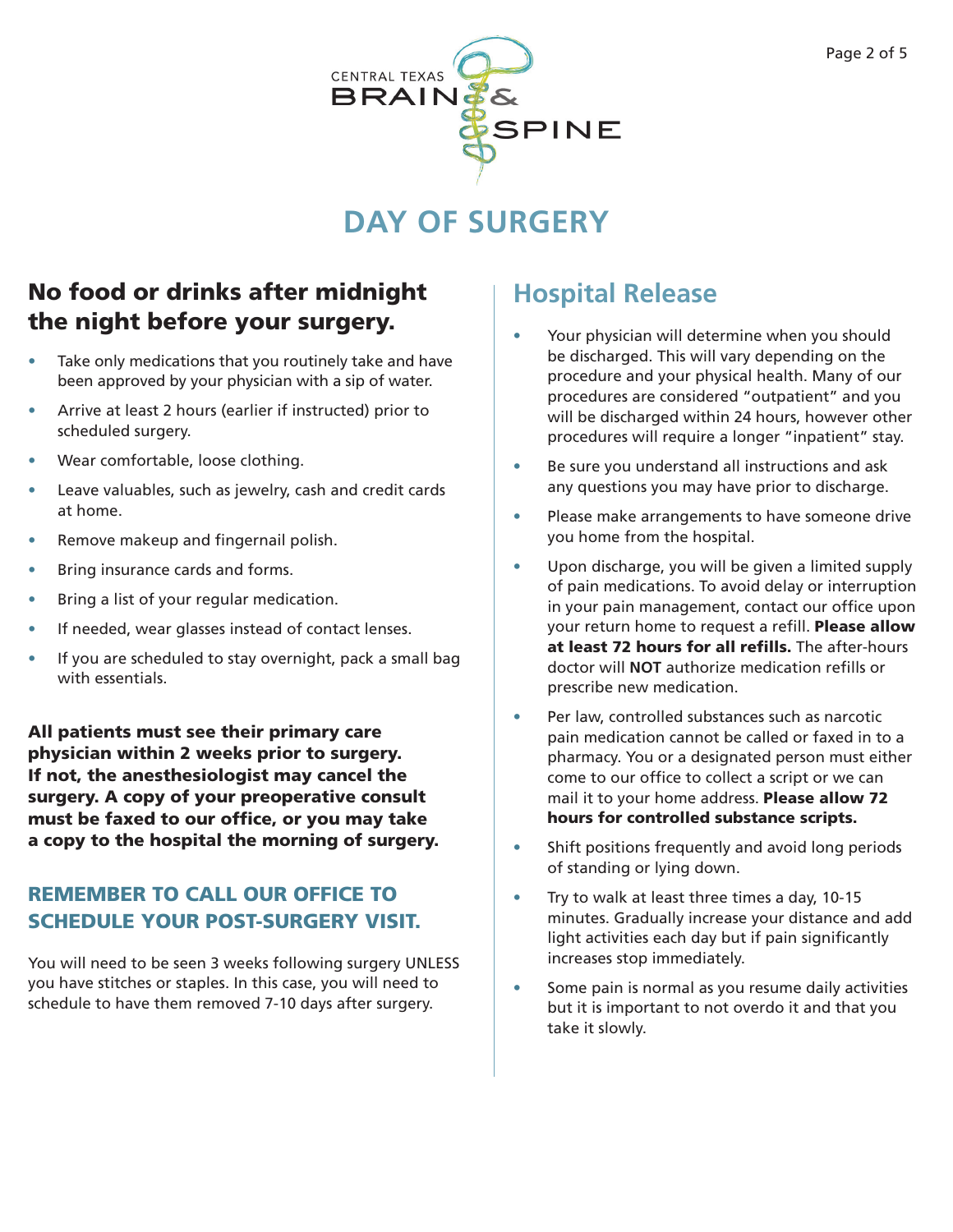

# **INCISION CARE**

In most cases, dissolvable sutures have been used for your incision and will not need to be removed. The incision is covered with dermabond glue and will keep it closed. If you have staples or sutures that are not dissolvable, you will need to have them removed within 7-10 days following surgery. Please call our office to schedule removal of staples or sutures.

Follow the specific instructions give to you for your type of surgery. In general:

- You may shower at home 24 hours after surgery. The water-resistant dressing will keep the wound dry. Try to ensure shower is not directly hitting your incision and gently pat dry.
- Do not submerge your incision in water (bath) for at least 6 weeks unless directed by your physician.
- No lifting, pushing, pulling or overhead reaching/lifting of heavy objects over 5 pounds.
- No strenuous activity.

## Call our office if you experience any of the following:

- temperature 101 degrees F or above
- increased redness, soreness or swelling in or around the incision
- foul-smelling drainage from incision
- incision opens
- nausea or vomiting
- dizziness or grogginess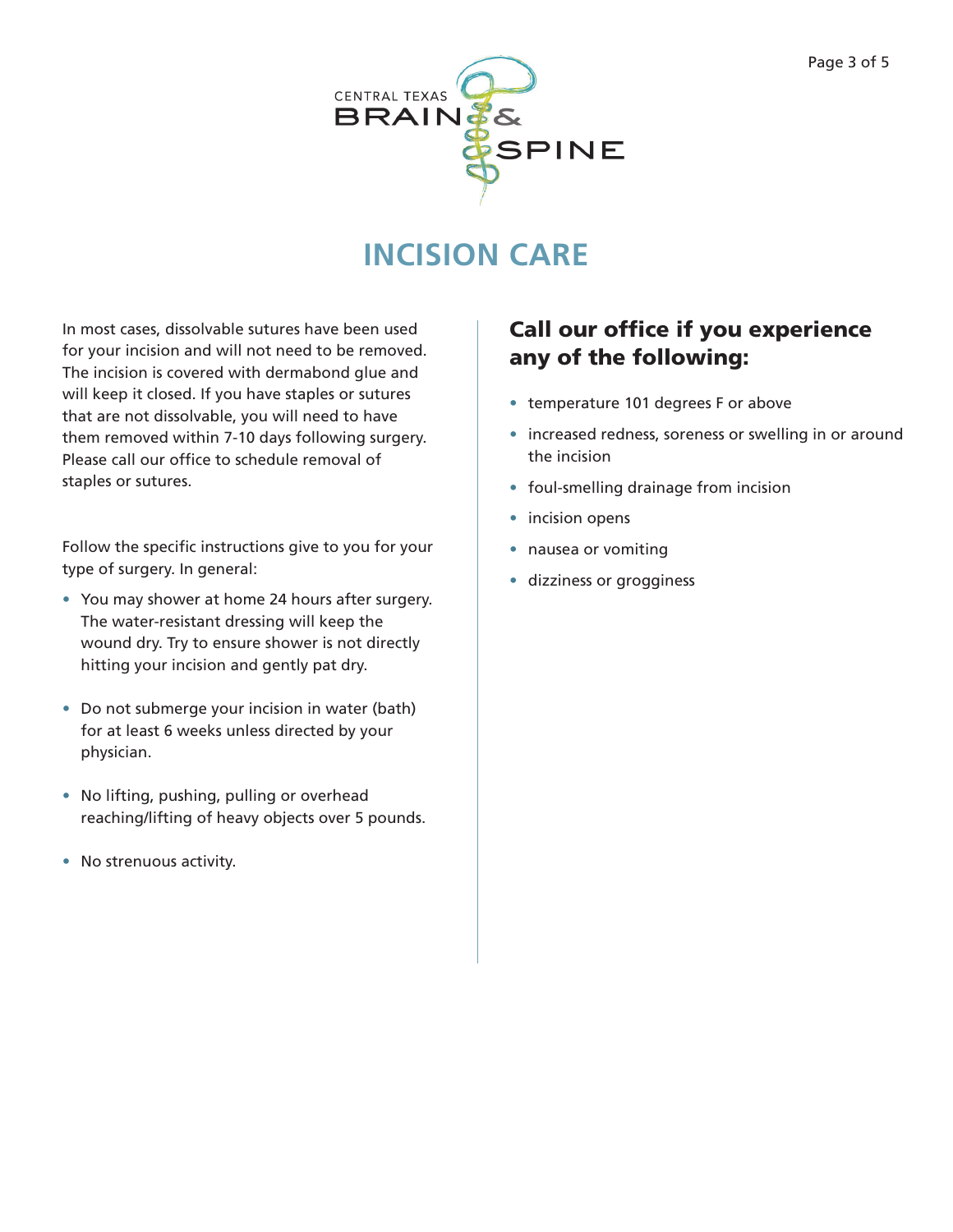

# PRIOR TO YOUR SURGERY DISCONTINUE MEDICATIONS AS FOLLOWS:

#### ANTICOAGULANTS:

Coumadin (warfarin) - Stop 7 days prior Eliquis (apixaban) - Stop 48 hours prior Heparin - Stop 24 hours prior Miradon (Anisindione) - Check with prescribing M.D. Xarelto (Rivaroxaban) - Stop 48 hours prior Effient (Prasugrel) - Stop 48 hours prior Fragmin - Check with prescribing M.D. Lovenox (Enoxaparin) - Stop 12 hours prior Pradaxa (Dabigatran) - Stop 48 hours prior

### ANTIPLATELETS:

#### STOP ALL 10 DAYS PRIOR TO SURGERY

Aggrenox (Dipryidamole & Aspirin) Aspirin Excedrin Plavix (Clopidogrel) **Ticlid** Agrylin Ecotin Persantine (Dipryidamole) Pletal (Cilostazol)

### ANTI-INFLAMMATORIES: STOP ALL 10 DAYS PRIOR TO SURGERY

Ibuprofen - including Advil, Aleve and Motrin Actron (Ketorfen) Anaprox (Naproxen) Ansaid (Flurbiprofen) Anthropan (Choline Salicylate) Arthotec (Dioclofenac Sodium & Misoprostol) Bextra (Valdecoxib) Cataflan (Diclofenac Potassium) Clinorial (Sulomdac) Daypro (Oxaprozin) Dolobid (Difunisal) Feldene (Piroxicam) Indocin (Indomethacin) Lodine Iodine XL (Etodolac) Melclomen (Melfofenamate Sodium) Mobic (Meloxicam) Nalfon (Fenoprofen Calcium) Naprosyn (Naproxen) Ponstel (Mefenamic Acid) Relafen (Nagumentone) Toradol (Ketoralic) Tricosal, Trilisate (Chlorine & Magnesium Salicylate) Vioxx (Rofecoxib) Vitamin E Voltaren (Diclosfenas Sodium)

#### \*PLEASE CHECK WITH YOUR PRESCRIBING DOCTOR BEFORE DISCONTINUING A MEDICATION.

Most maintenance medications including those for Diabetes and Hypertension, can generally be continued. As always, please check with your prescribing physician.